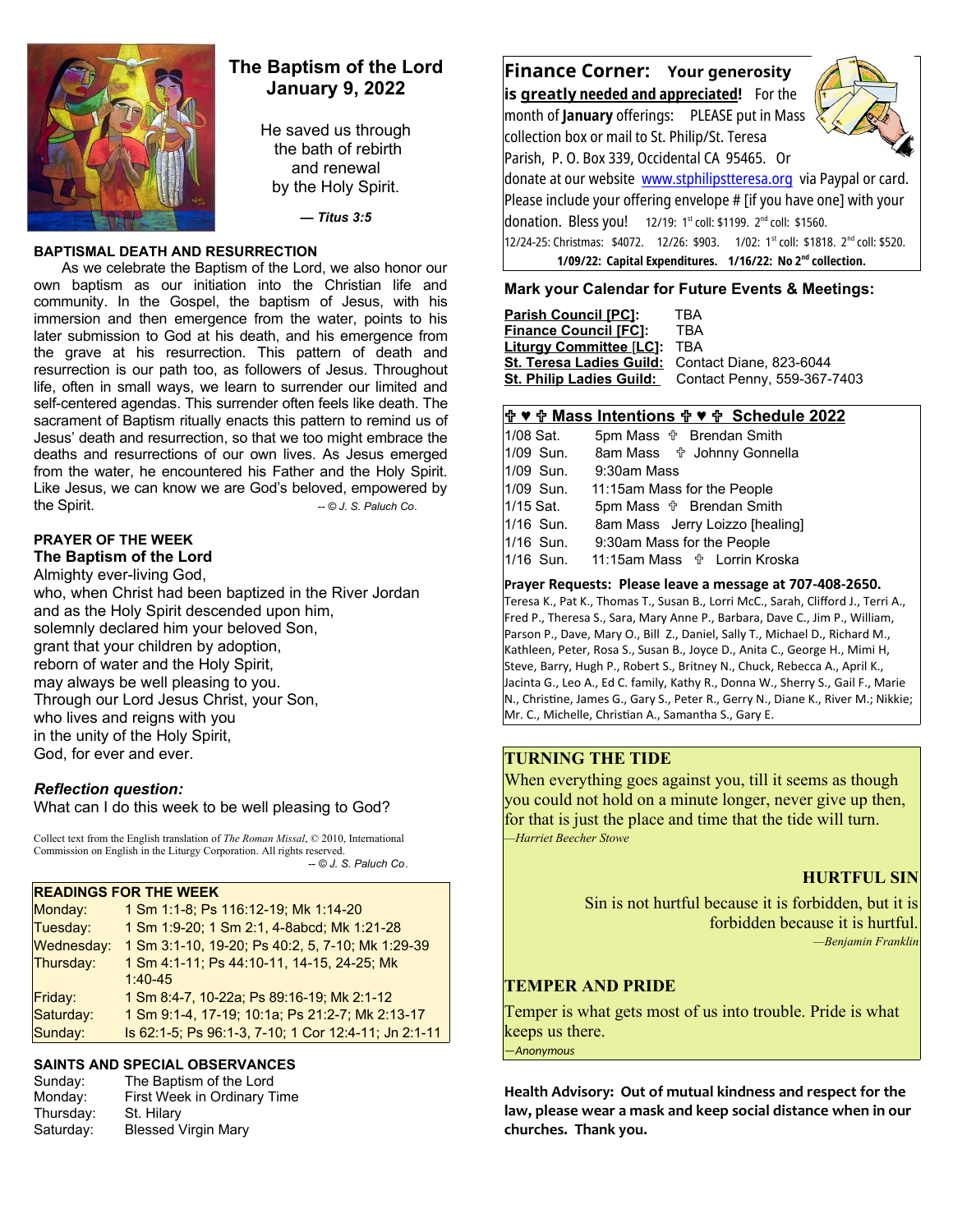#### **Pastor Speaks……**

**"The Lord bless you and keep you; the Lord make His face to shine upon you and be gracious to you; the Lord lift up His countenance upon you and give you peace." (Numbers 6:23-27)**

Thanks be to God for all His help to us in successfully and prayerfully celebrating Advent Season and Christmas in our parish!

A very beautiful thank you to all the Liturgical Ministers who have generously given of their time and talent to make our Advent and Christmas Celebrations wonderful and prayerful. Thank you to the Music Ministry, Liturgical Committee, Liturgical Art & Decoration Ministers, Lectors, Ushers, Servers and all others. The Communities of St. Philip and St. Teresa Churches' Christmas celebrations would not be the same without you!

This weekend, we are celebrating the Solemnity of the Epiphany which tells the familiar story of the visit of the Magi from eastern lands. The three visitors bring gifts of gold, frankincense, and myrrh to the Infant Jesus, and bow in adoration to worship Him as the new King of the Jews. For all that God had done for each one of us, we are eternally grateful to Him. We too bow to Him in worship and adoration. We too offer Him many gifts to our best ability but not forget to give our hearts and lives filled with love!

Mask wearing in our two churches and the parish hall are a MUST. It is still sad to notice a couple of people sometimes not respecting this law. Please cooperate with our Ushers and other volunteers when they exhort you to wear a mask without fail. It is all for our safety and for the safety of others too!

You have been very generous the past year with your small and big donations. We have now come to the End of Year 2021-Perhaps time to think of Giving Gifts to our Beloved Parish- Please keep in mind that Donations for the 2021 Tax Year need to be dated in December, and preferably postmarked or delivered to the Parish Office by December 31. Please consider a gift of stock as a donation to improve our Parish Endowment Fund. You could receive an income tax deduction. Avoid capital gains taxes on the gifts. For more information, contact our Parish Office with special attention to Valerie Norton the bookkeeper. **Father Bala**

# -------------------------------------------------------------------------------

#### **RURAL FOOD PROGRAM UPDATE for Decem***ber* **2021**

 On Tuesday, December 14, 56 families (135 individuals) received nutritional support and more during our distribution at the St Philips Parking lot and parish hall. Gift cards were presented to all families in our Star Child Program. Each member of every family was presented with a blanket and their choice of a scarf or hat to help with cold winter weather. Each member of every family also received sugar cookies compliments of The Union Hotel. What a festive day it was for all!

 We also honored our volunteer **Sylvia Melrose** who retired this month after 27 years of dedicated service to the Rural Food Program. She was honored with a certificate of appreciation, kind words from all who worked with her, many thank-yous, and a well deserved round of applause.

 If you are aware of a family which needs nutritional assistance, please let them know about our program. Leave a message at the parish office, (707) 408-2650 to get a call back with additional information.

 This program is funded through monthly Rural Food Collection, private donations and the dedicated, awesome volunteers. **Thank you for your generous donations as we strive to meet the nutritional needs of all attendees at our food distributions.** 

**RURAL FOOD VOLUNTEER OPPORTUNITIES in the Parish Hall and parking area: Saturday, January 8,** 9-10:00am repackaging; Monday, January 10, 9-11:00am set-up; and

**Tuesday, January 11,** 7:30–11:00am to distribute food. --------------------------------------------------------------------------------------------------------------

#### **The Self I Know**

How fragile first appears the self I know – against the world's vast space and time's unceasing flow

How can this so fleeting form belong to such immensity?

And yet to inward eye this form unveils unbounded light! a flame, alive in color glow – and its heart the cosmic Child of Grace – Becoming The Self I seek to know.

So may it be said of Katie Nolan in Betty Smith's 1943 novel *A Tree Grows in Brooklyn*. Katie was a widowed mother of Francie and Neeley – living amid the poverty stricken tenements of Brooklyn. Making ends meet had been so difficult that Katie learned early to live without illusions. She became a hard-nosed realist and taught her kids to steer clear of romantic expectations. Yet throughout the story epiphanies of grace occur as when, to celebrate Francie's graduation from elementary school, Katie took her and Neeley and their two aunts to an ice cream parlor for a rare treat. The waiter placed down the check for 30 cents. Aunt Evy thought, *I hope she's not fool enough to tip him.* Katie had only a 50 cent coin in her purse, so she laid it on the check. *The waiter . . . brought back four nickels . . . waiting for Katie to pick up three of them. She looked at the four nickels. 'Four loaves of bread,' she thought. Four pairs of eyes watched. . . Katie never hesitated. With a sure gesture, she pushed the four nickels toward the waiter. 'Keep the change,' she said grandly.* Francie wanted to stand up and cheer!

And then there was that midnight gesture on New Year's Eve, 1917. Francie had thrown open the window of their top floor flat. *All was still . . ., the backs of houses were dark and brooding . . . they heard the joyous peal of a church bell. Whistles came in. A siren shrieked . . . someone began "Auld Lang Syne". . . the Irish joined in – the neighborhood Germans singing "Ja, das ist ein Gartenhaus." Soon there were catcalls . . . insults. The Jews and Italians withdrew behind their blinds . . . Finally all settled down; . . . Then Francie grabbed her mother and Neeley. 'All together now,' she ordered. The three of them leaned out the window and shouted, 'Happy New Year, everybody!'* 

*How can this so fleeting form / belong to such immensity?* The above poem was written by Melissa Kay pondering this season of the year. She visited me at my seminary fifty six years ago to talk of the disparities of friendship. As she left I said, "Well, everybody needs a friend." She returned the next day and said, "I want to be your friend." She has been ever since.